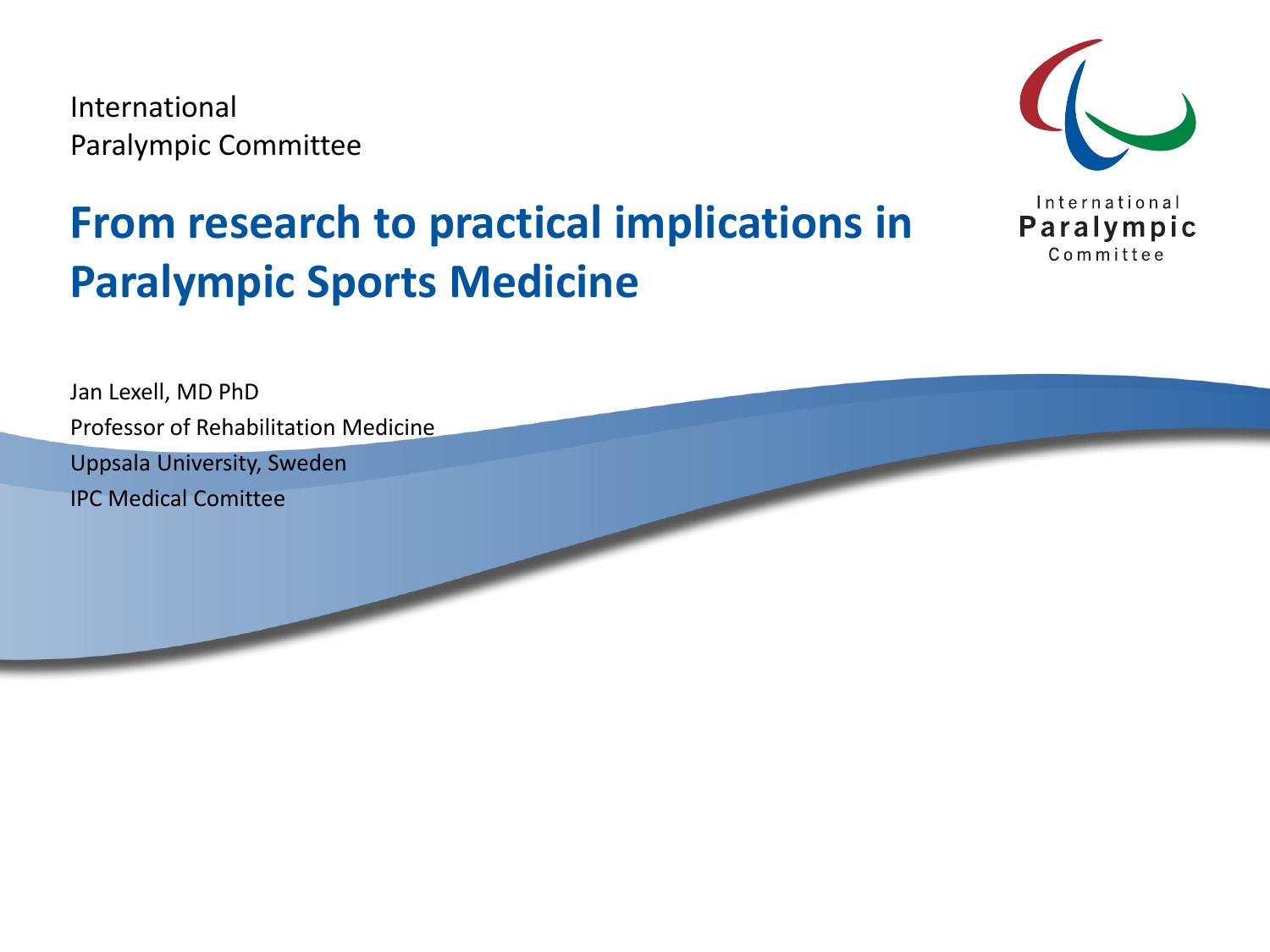

#### **From research to practical implications in Paralympic Sports Medicine**

The Sports-Related Injuries and Illnesses in Paralympic Sport Study (SRIIPSS)

- One year prospective longitudinal study based on self-reports
- Estimate the annual incidence of sports-related injuries and illnesses among Swedish Paralympic athletes
- Explore risk factors and mechanisms based on athlete exposure
- Project leading to a PhD thesis 2019

*Fagher K, Jacobsson J, Dahlström Ö, Timpka T, Lexell J. The Sports-Related Injuries and Illnesses in Paralympic Sport Study (SRIIPSS): A study protocol for a prospective longitudinal study. BMC Sports Sci Med Rehabil, 2016*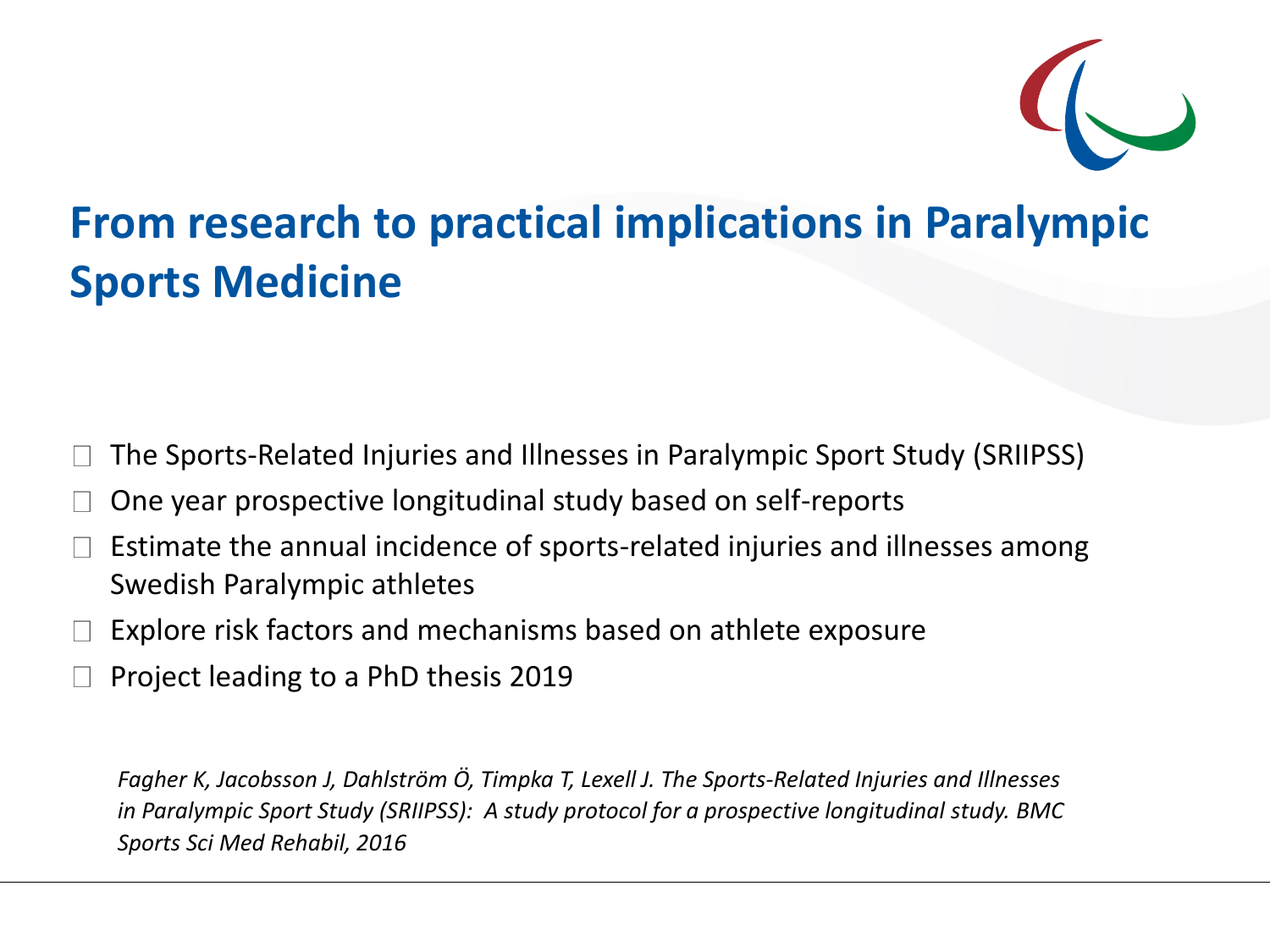

#### **Review – Sports-related injuries in athletes with disabilities**

- Critical review with systematic literature search
- Summarized current knowledge of the epidemiology of sports-related injuries in athletes with a disability and described their characteristics, incidence, prevalence, and prevention strategies
- 15 retrospective studies, 10 prospective studies
- The methodologies, injury definitions, populations and prevalence/incidence varied widely between the studies

*Fagher K, Lexell J. Sports-related injuries in athletes with disabilities. Scand J Med Sci Sports, 2014*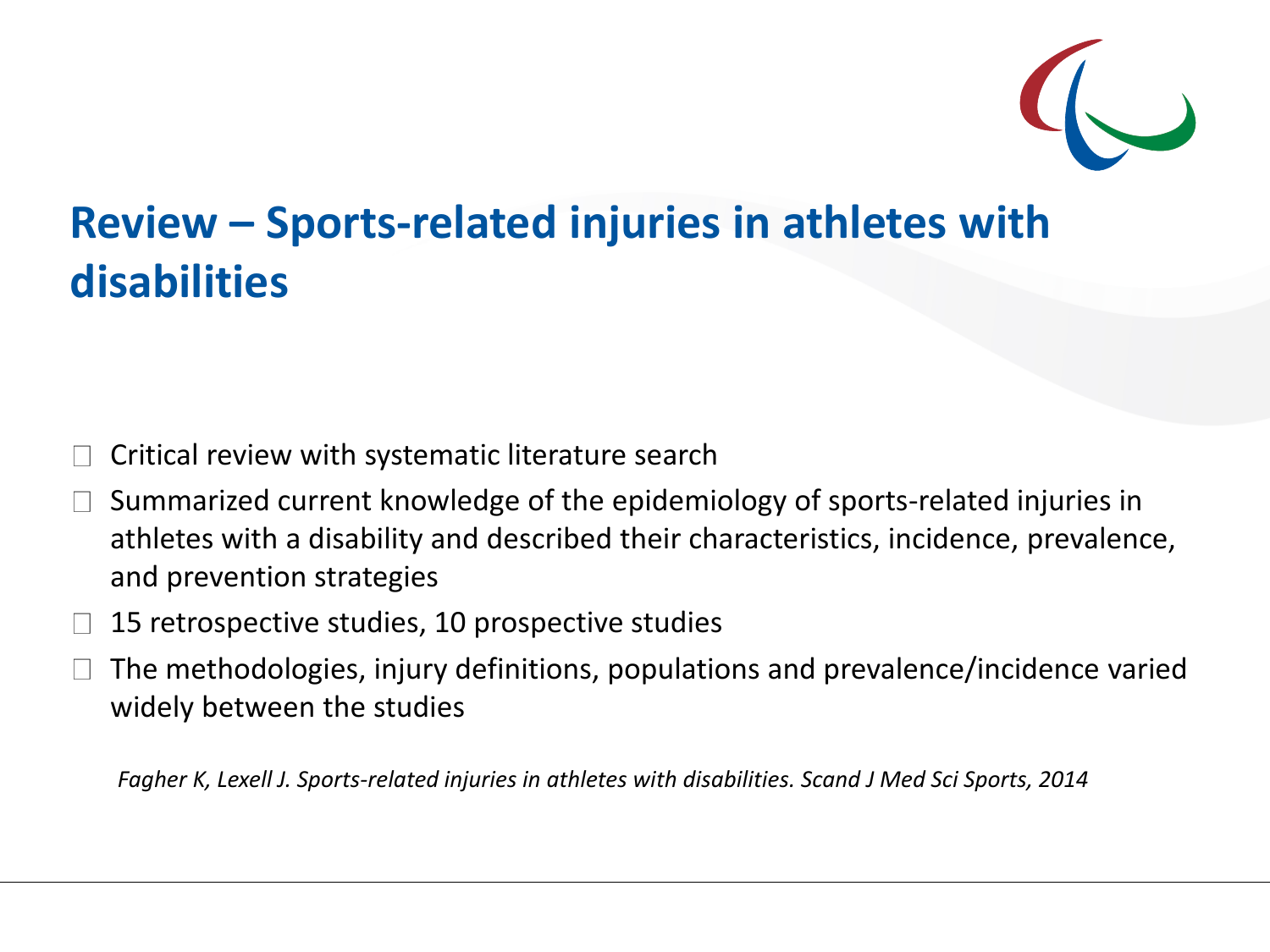

#### **Review – Sports-related injuries in athletes with disabilities**

Few studies had:

- longitudinally assessed the epidemiology over time
- assessed sports-related and impairment related risk factors
- reported injury severity and prevention

 $\Box$  To move towards prevention, comprehensive epidemiological research is required

*Fagher K, Lexell J. Sports-related injuries in athletes with disabilities. Scand J Med Sci Sports, 2014*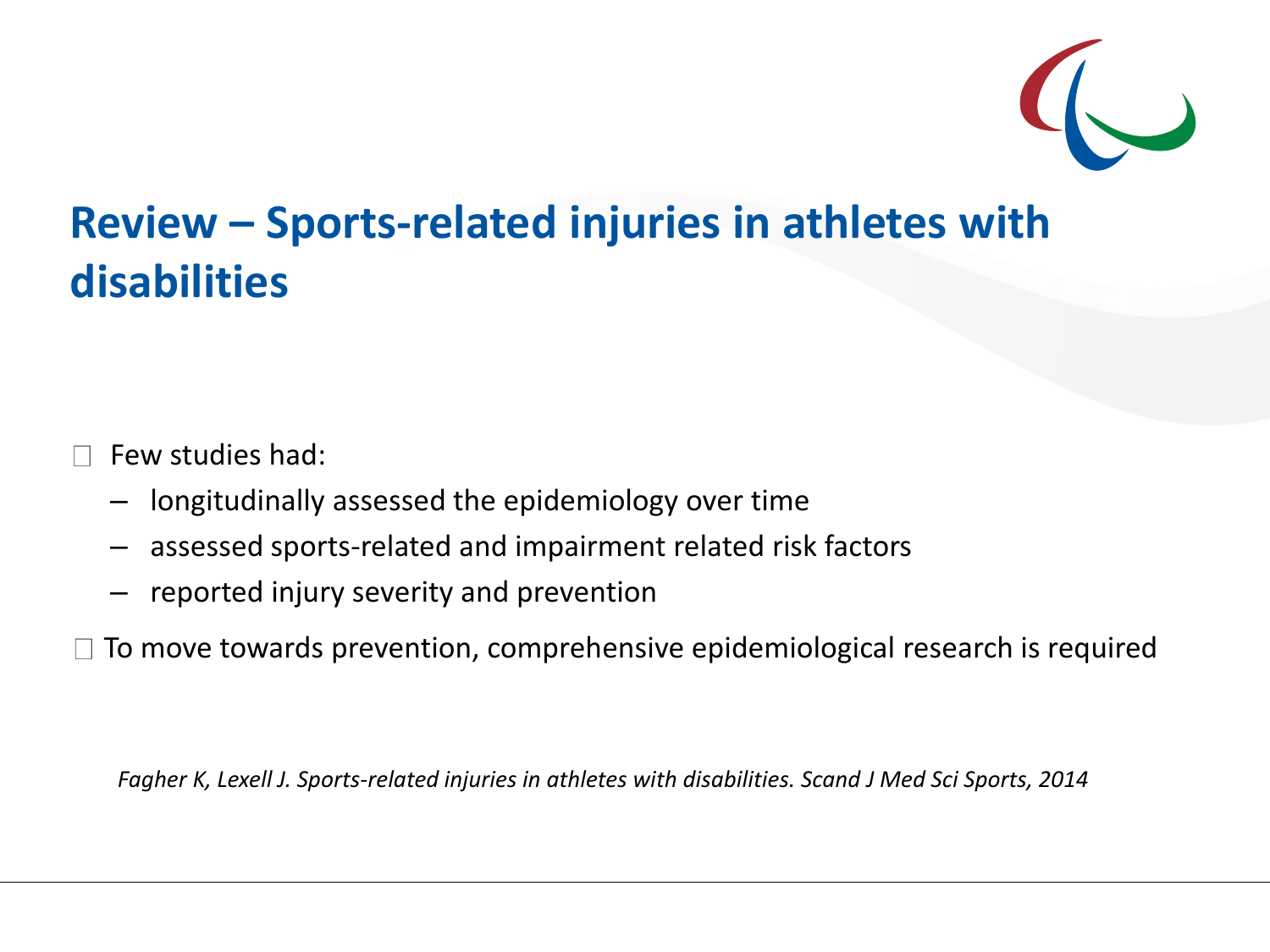

#### **From research to practical implications in Paralympic Sports Medicine**

- Established methods to monitor athletes' health
- However, one method does not fit all!
- Paralympic athletes' specific needs have to be accommodated
- Develop a method targeted to Paralympic athletes
- Qualitative study aiming to explore Paralympic athletes´ perceptions of experiences of sports-related injuries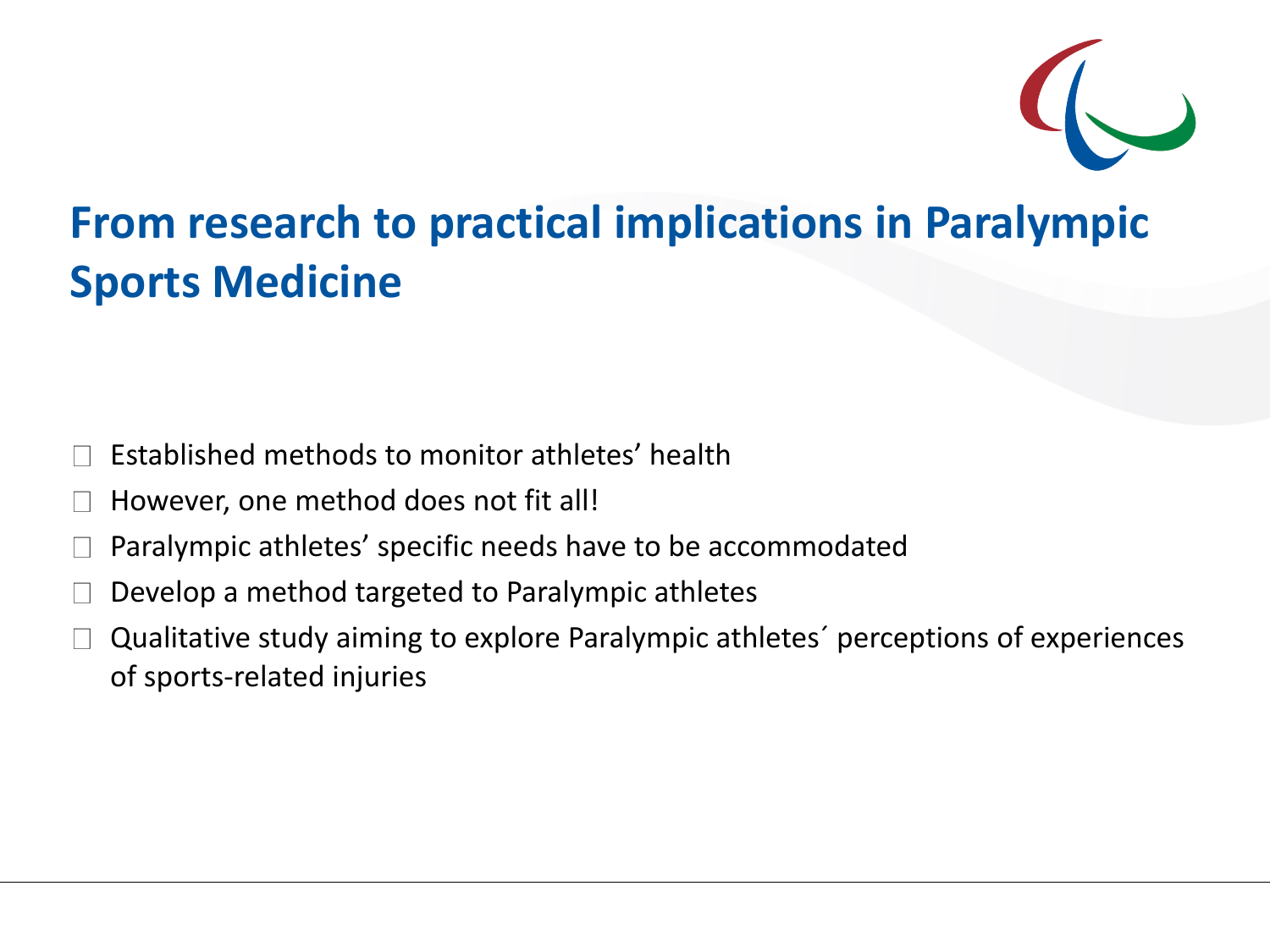

#### **Paralympic athletes' perceptions of sports-related injuries**

- Individual interviews with wedish paraympic athletes
- 7 women and 11 men (18-40 years, mean age 27 years)
- Vision impairment (n=8), intellectual impairment (n=1) and physical impairment  $(n=9)$
- Phenomenography developed within educational research
- Different explanatory models of perceptions and understandings of how individuals make sense of a phenomenon

*Fagher K, Jacobsson J, Dahlström Ö, Timpka T, Lexell J. Paralympic athletes' perceptions of sports-related injuries . Eur J Sport Sci, 2016*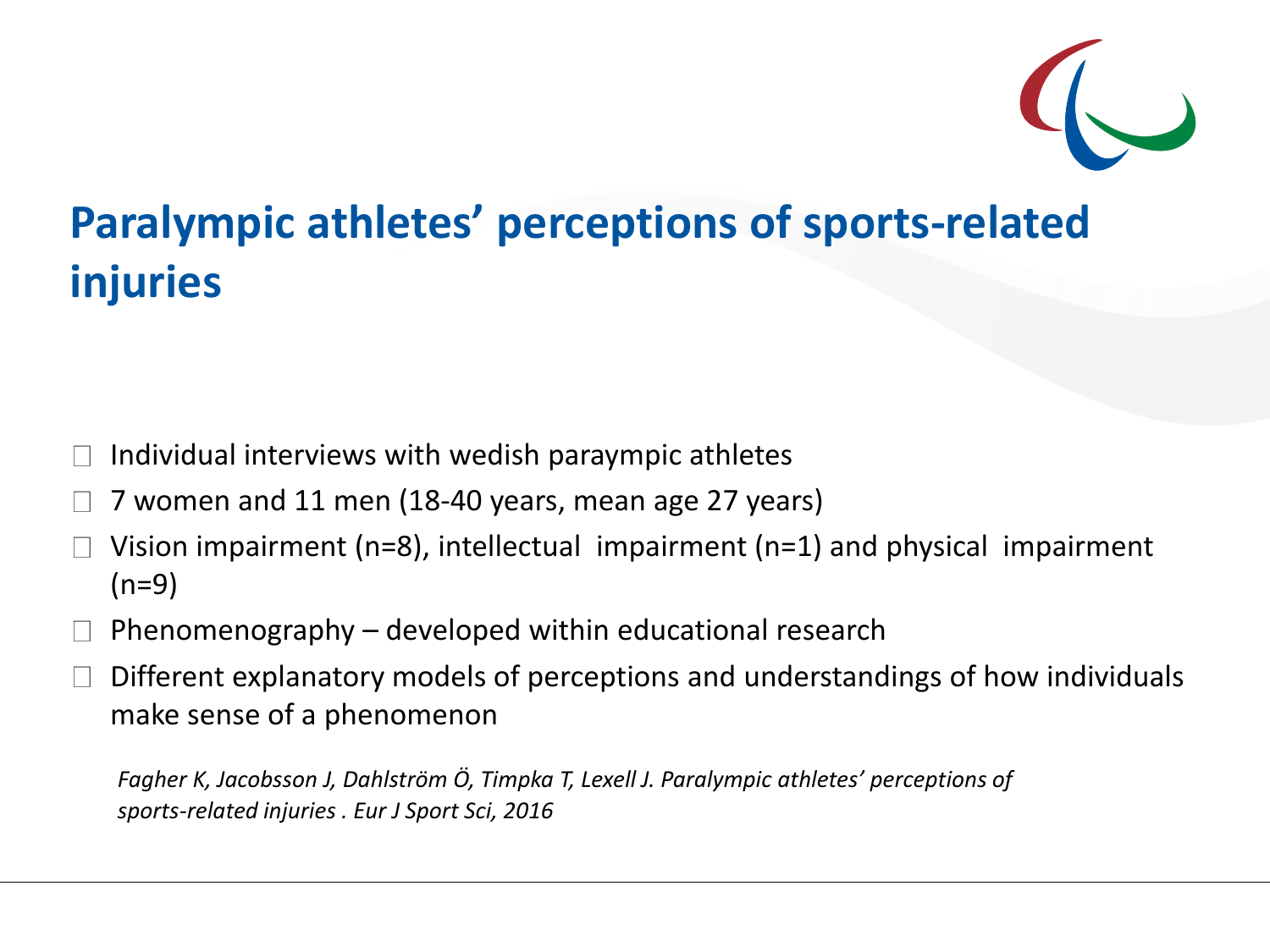

#### **Paralympic athletes' perceptions of sports-related injuries**

- Sports-related injuries in Paralympic athletes are complex and multifactorial
- Differ in several ways from abled-bodied athletes
- Factors such as pain, guilt, awareness, concern, incapacity, inequality are considered by the athletes themselves
- Three areas: the causes, the consequences and the possibilities to prevent sportsrelated injuries
- Most important need to consider the athletes' own perspectives!

*Fagher K, Jacobsson J, Dahlström Ö, Timpka T, Lexell J. Paralympic athletes' perceptions of sports-related injuries . Eur J Sport Sci, 2016*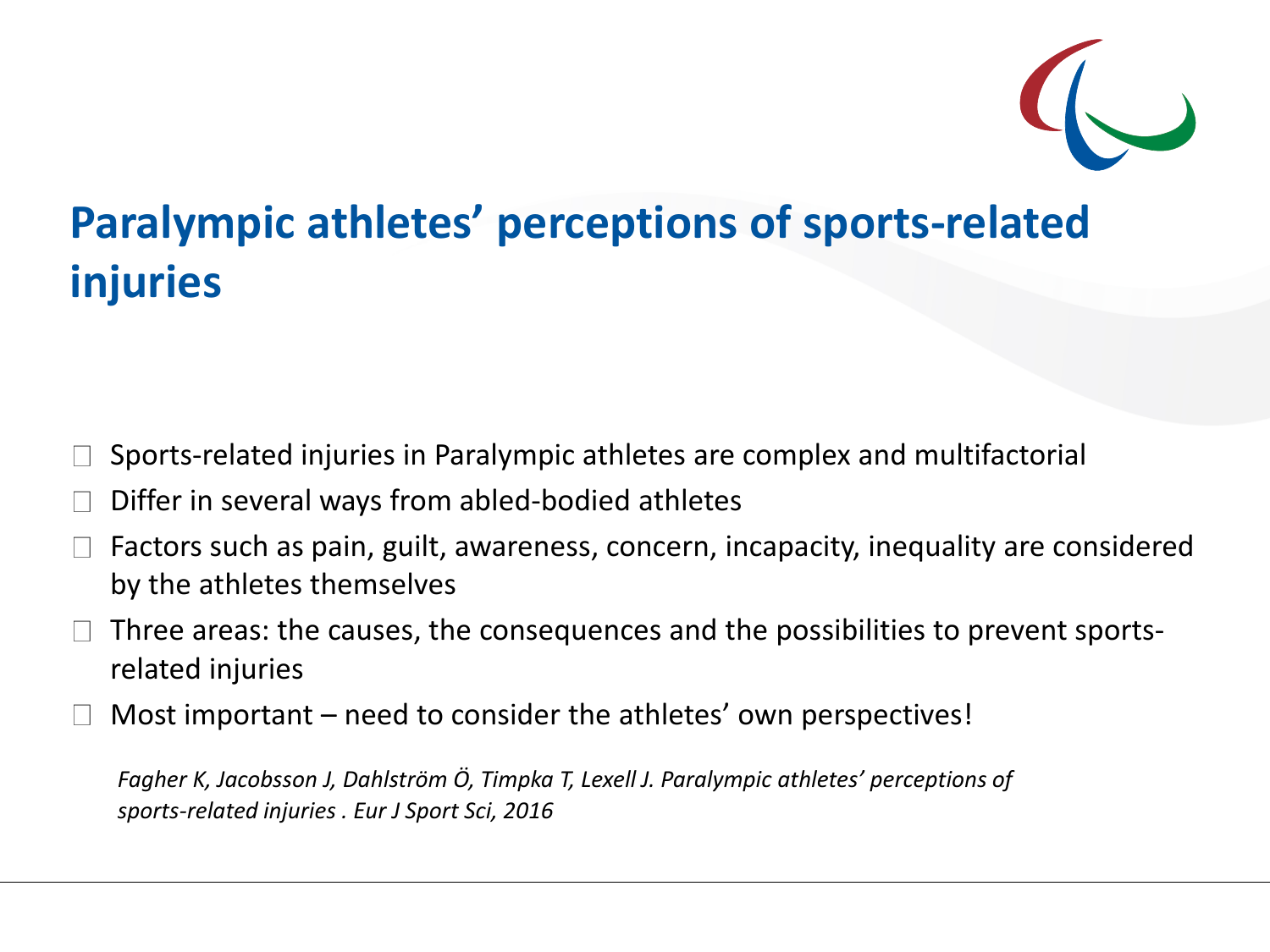

#### **The Sports-Related Injuries and Illnesses in Paralympic Sport Study (SRIIPSS)**

- Data collection based on existing research and Paralympic athletes' own perceptions of experiences of sports-related injuries
- Three factors:
	- Long-term prospective study
	- Specific to Paralympic athletes
	- Self-report data

*Fagher K, Jacobsson J, Dahlström Ö, Timpka T, Lexell J. The Sports-Related Injuries and Illnesses in Paralympic Sport Study (SRIIPSS): A study protocol for a prospective longitudinal study. BMC Sports Sci Med Rehabil, 2016*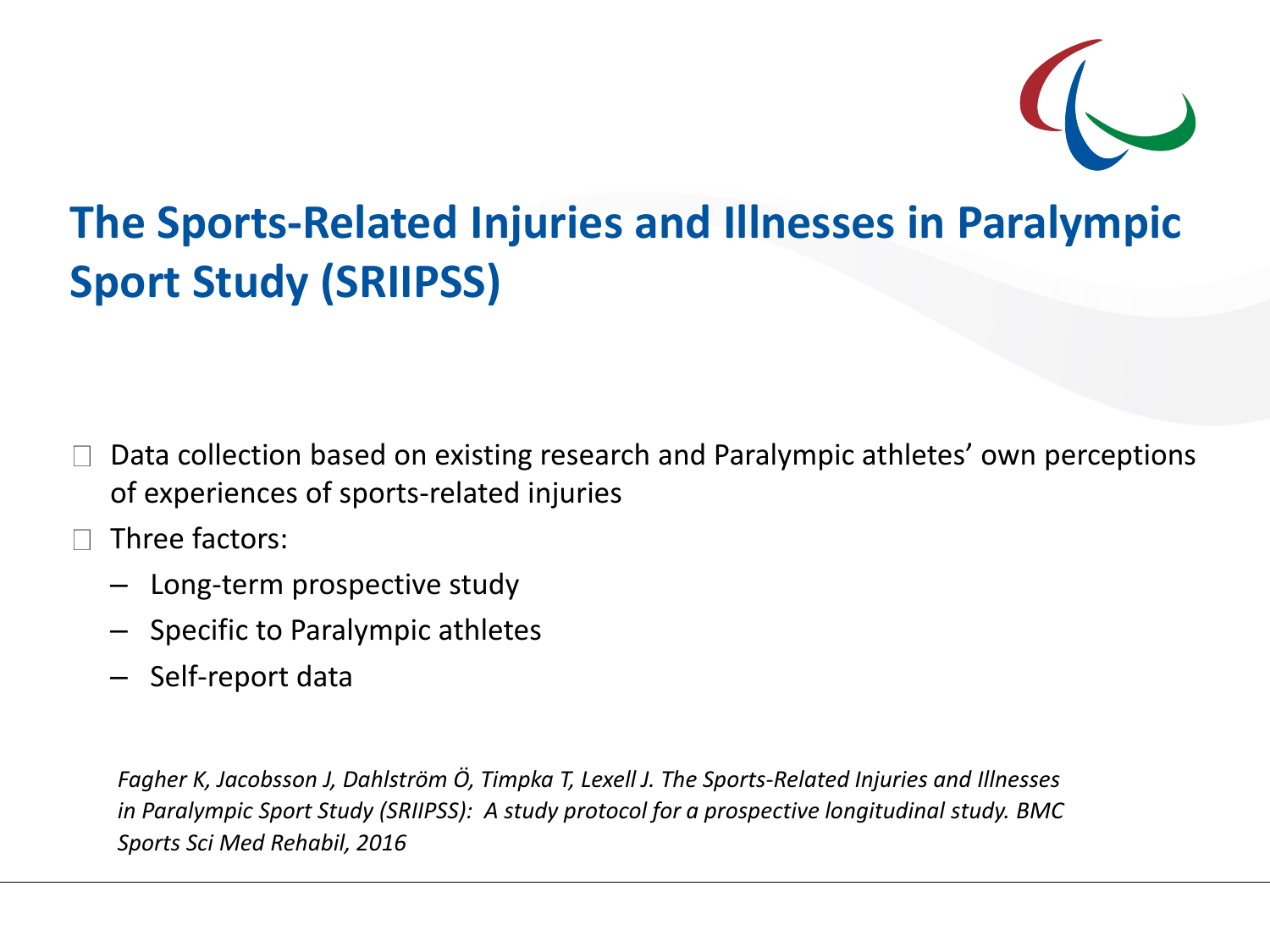

#### **An eHealth application for self-reports in Paralympic Sport**

- Develop and test a weekly e-diary for self-reports of SRIIPS in an eHealth application for Paralympic athletes
- Adapted to persons with visual, intellectual and physical impairments
- Four-week pilot study, 28 athletes with vision (n=11), physical (n=15) and intellectual impairments (n=2) representing 11 sports
- Test of feasibility and usability

*Fagher K, Jacobsson J, Dahlström Ö, Timpka T, Lexell J. An eHealth Application of Self-Reported Sports-Related Injuries and Illnesses in Paralympic Sport: Pilot Feasibility and Usability Study. JMIR Hum Factors, 2017.*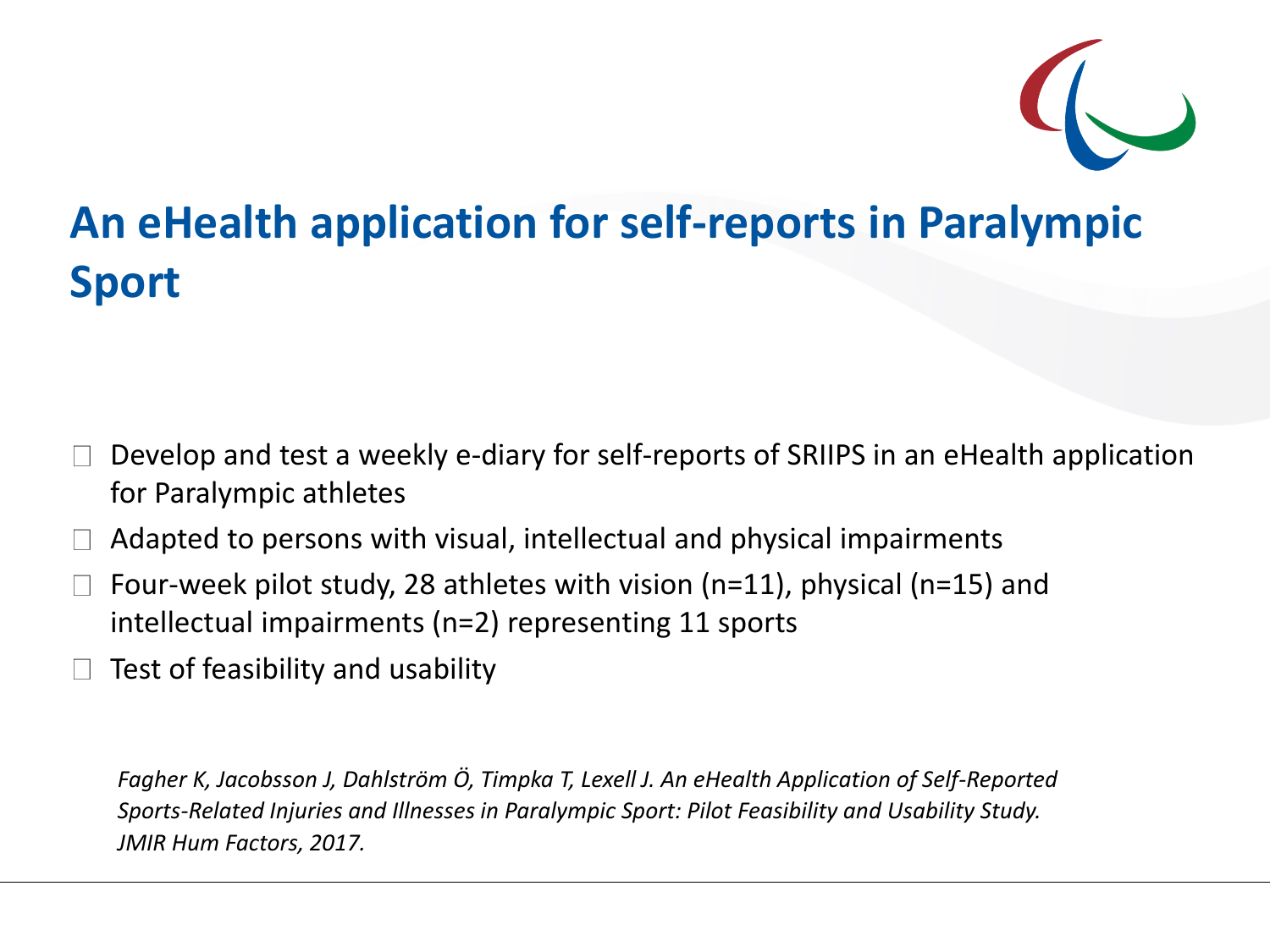## **An eHealth application for self-reports in Paralympic Sport**

- A weekly e-diary for self-reports of:
	- injuries and illnesses
	- pain, anxiety, generally well-being, sleep
	- training load
- Survey items formulated for use among able-bodied athletes adapted to Paralympic athletes

| $\langle$ Inbox (63)                                                                                                                     |                                        |                                                                                             |  |
|------------------------------------------------------------------------------------------------------------------------------------------|----------------------------------------|---------------------------------------------------------------------------------------------|--|
|                                                                                                                                          | LUNDS<br><b>UNIVERSITET</b>            |                                                                                             |  |
| Hej Paraidrottare!<br>Välkommen att svara på veckans enkät om<br>skador och sjukdomar. Lycka till med<br>träningen 2017!<br>höra av dig. |                                        | Tryck på "open online survey". Har du några<br>frågor eller funderingar är du välkommen att |  |
| Myh Kristina & Parasportforskargruppen,<br>070-29 70 764, kristina.fagher@med.lu.se                                                      | Open online survey                     |                                                                                             |  |
|                                                                                                                                          | You may copy/paste this link into your |                                                                                             |  |

*Fagher K, Jacobsson J, Dahlström Ö, Timpka T, Lexell J. An eHealth Application of Self-Reported Sports-Related Injuries and Illnesses in Paralympic Sport: Pilot Feasibility and Usability Study. JMIR Hum Factors, 2017.*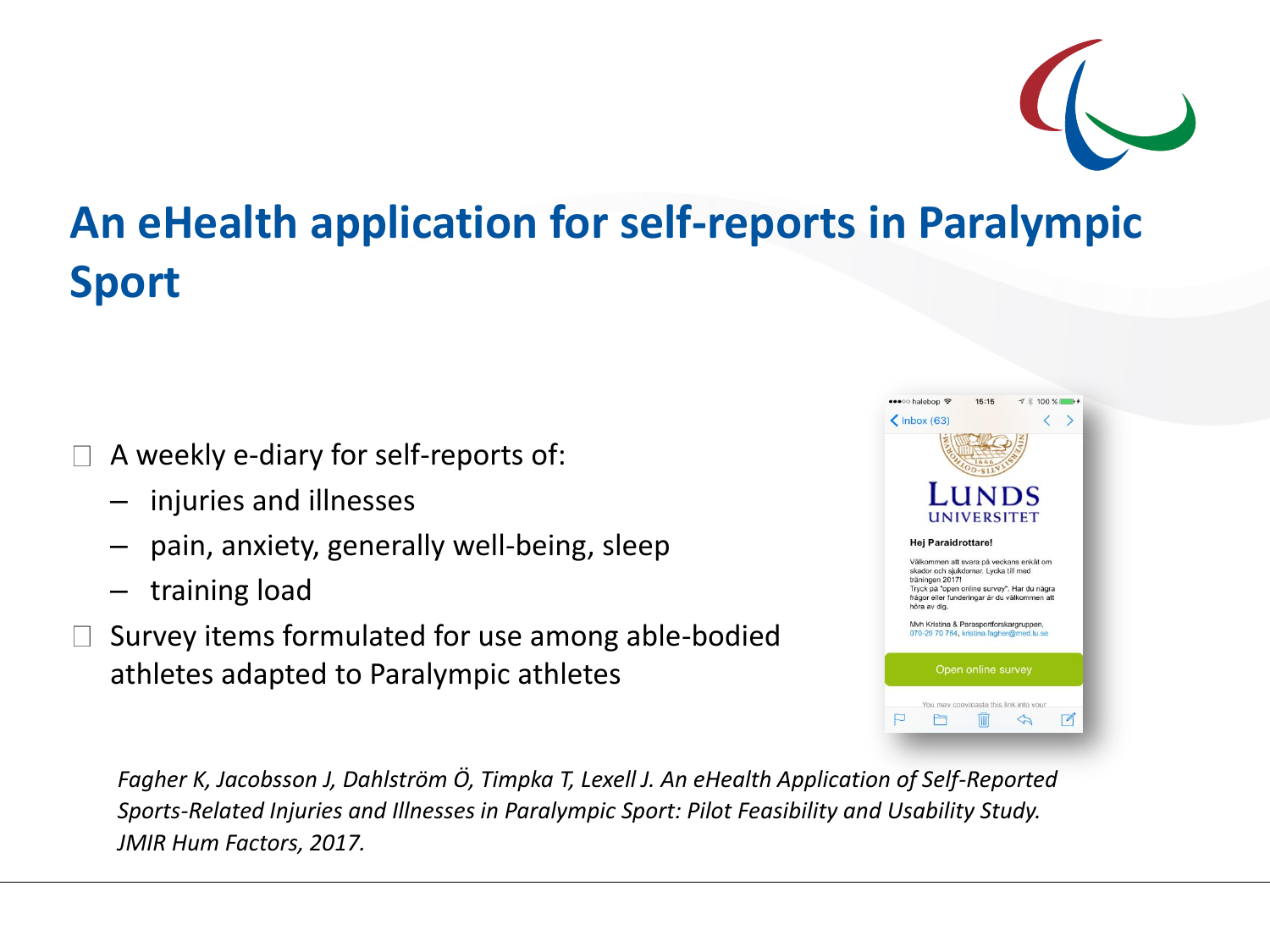

### **An eHealth application for self-reports in Paralympic Sport**

Injury and illness definitions explained in more detail to suit Paralympic athletes

- eHealth application adjusted to visually impaired athletes
- Important to include illnesses and overuse-related health incidents

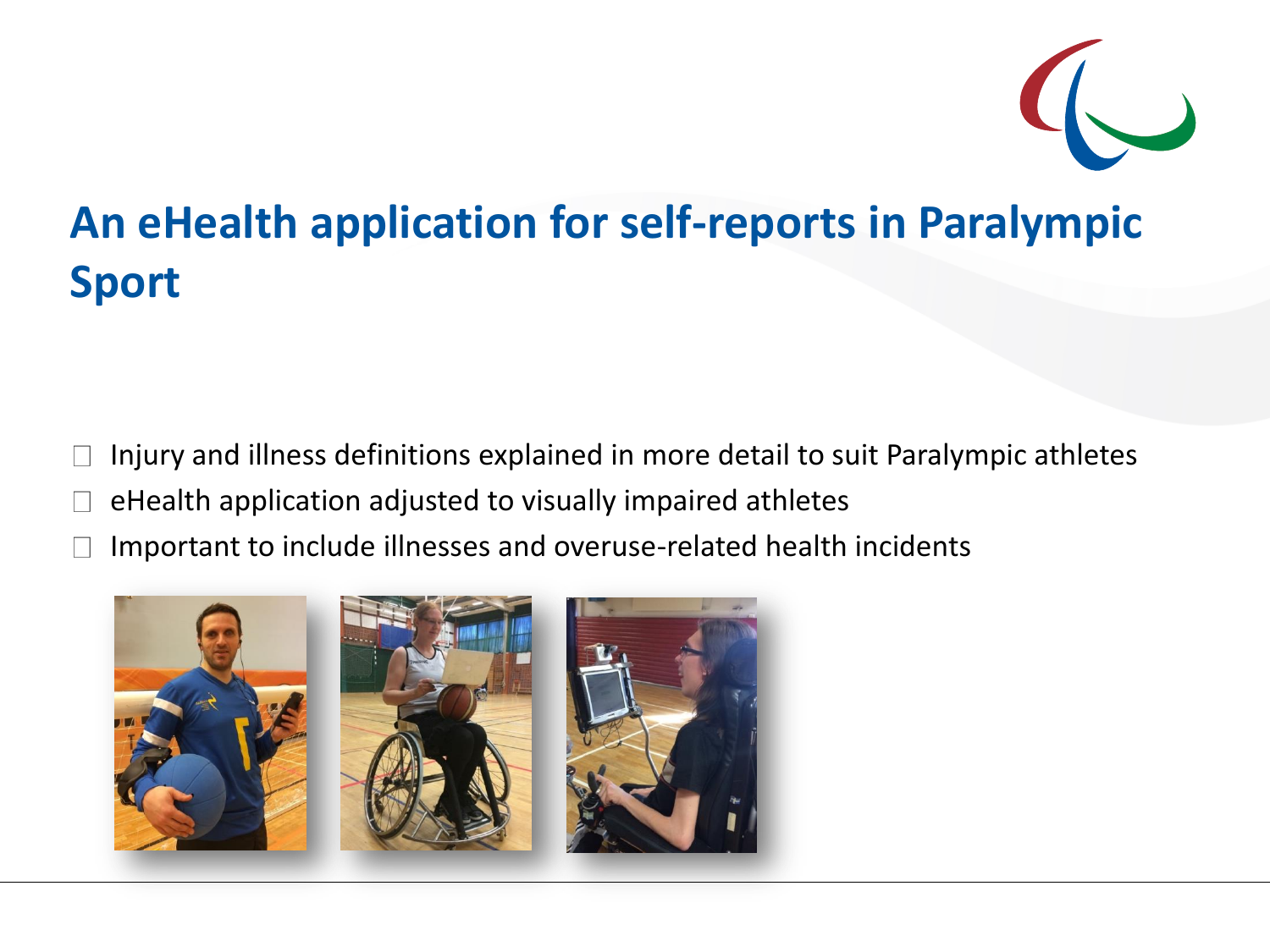

### **The Sports-Related Injuries and Illnesses in Paralympic Sport Study (SRIIPSS)**

- Prospective longitudinal study (52 weeks) is completed
- 107 Swedish Paralympic athletes included
- 72% weekly response rate
- 453 new incidents reported
	- 199 injuries
	- 254 illnesses
- Also, data at baseline (prevalence, 1 year back) and psychological profiles

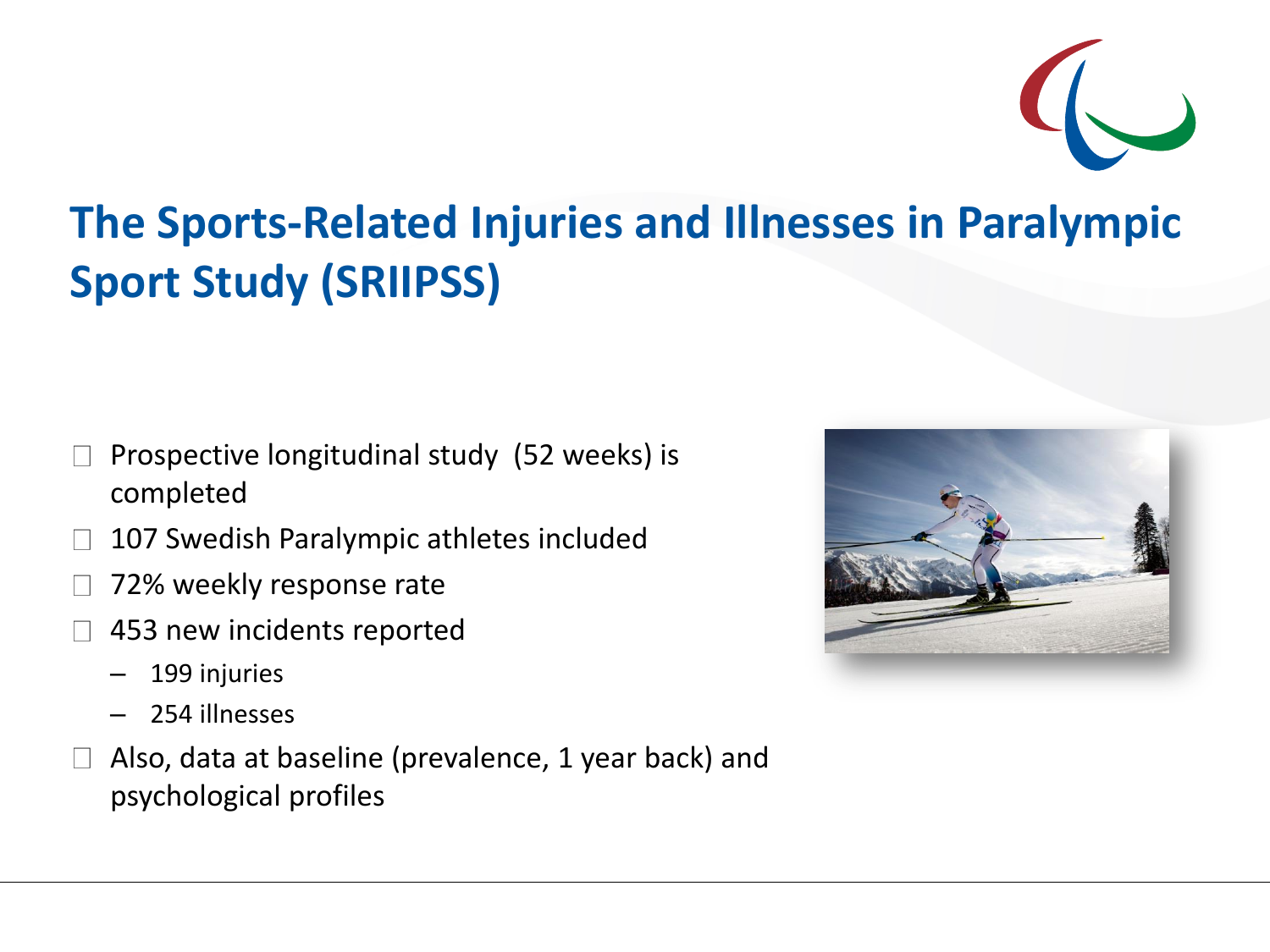

### **The Sports-Related Injuries and Illnesses in Paralympic Sport Study (SRIIPSS)**

- 31% of athletes reported a severe injury during the past year (>3 weeks loss of training)
- 78% overuse injuries (most common in goalball and wheelchair basketball)
- 14% of athletes reported a severe illness during the past year (>3 weeks loss of training)
- Illnesses most common in para cycling and para swimming, and age below 30 years
- Association between injury and pain in daily activities, illness and being female and anxiety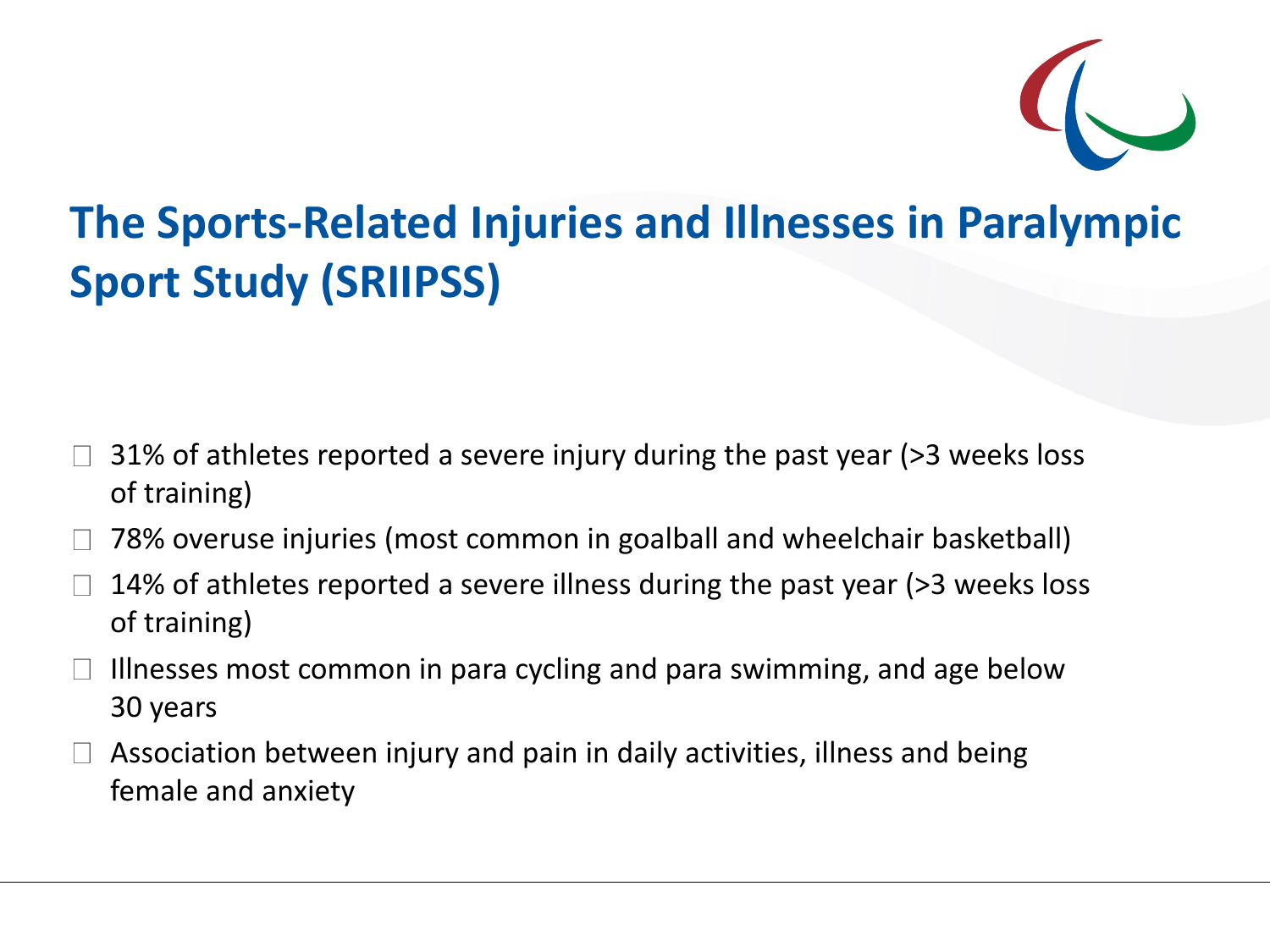#### **For the future…**

- Sports-related injuries and illnesses exist!
- eHealth-based monitoring of Paralympic athletes:
	- Feasible and usable
	- Can be used to longitudinally monitor athletes' health
	- Support and ongoing data follow-up recommended during the surveillance period
	- Transfer of knowledge to athletes, coaches, trainers, medical staff
	- Platform for future preventive studies